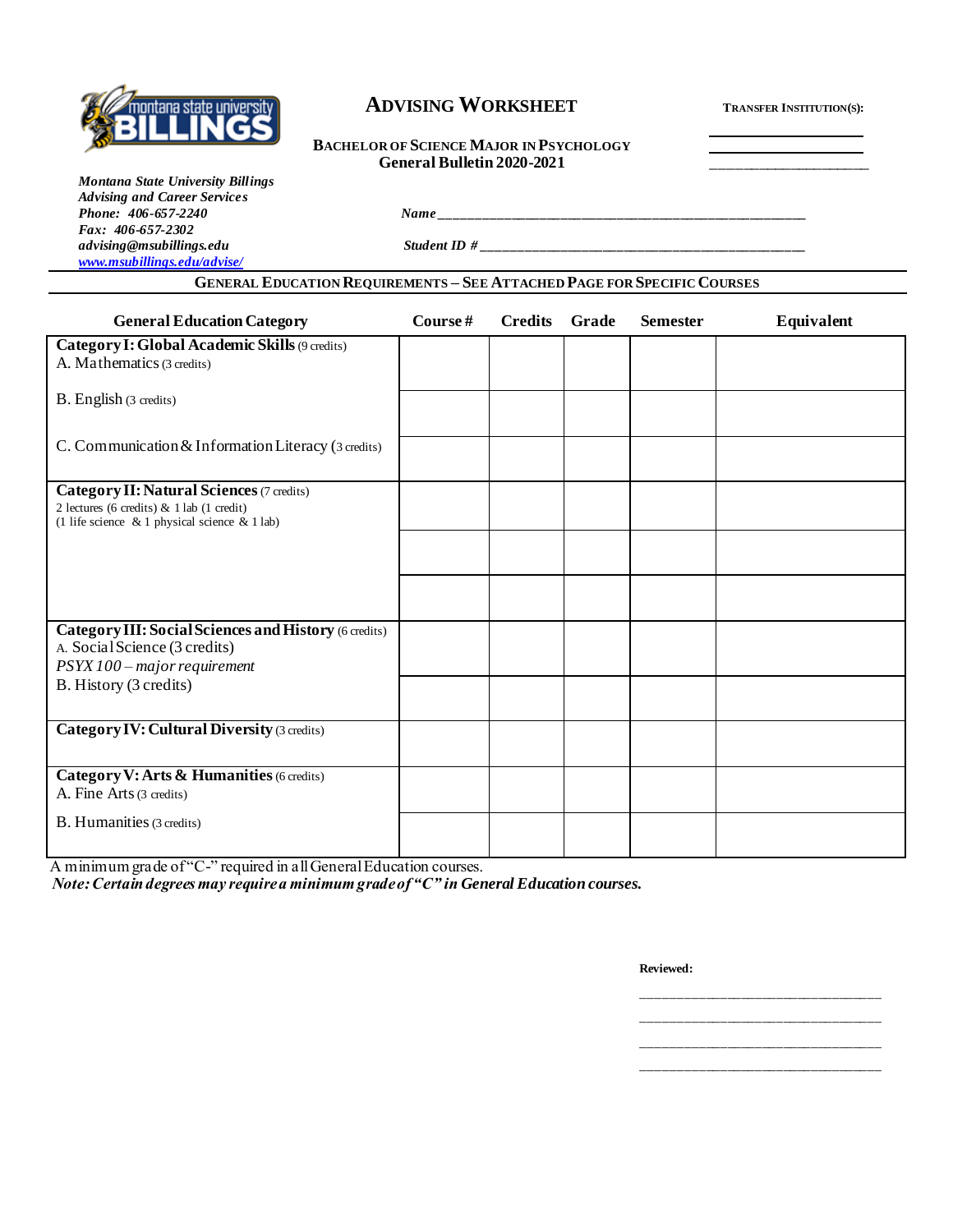# **GENERAL EDUCATION REQUIREMENTS**

|                     |     | <b>CATEGORY I: GLOBAL ACADEMIC SKILLS</b>                                | 9 credits                                  |
|---------------------|-----|--------------------------------------------------------------------------|--------------------------------------------|
|                     |     | Students are required to take one course from each subcategory           |                                            |
|                     |     | <b>Subcategory A - Mathematics</b>                                       | 3 credits                                  |
| М                   | 105 | Contemporary Mathematics                                                 | 3                                          |
| М                   | 114 | <b>Extended Technical Mathematics</b>                                    | 3                                          |
| М                   | 121 | College Algebra                                                          | 3                                          |
| М                   | 122 | College Trigonometry                                                     | 3                                          |
| М                   | 130 | Mathematics for Elementary Teachers I                                    | 3                                          |
| М                   | 140 | College Math for Healthcare                                              | 3                                          |
| М                   | 143 | <b>Finite Mathematics</b>                                                | $\overline{4}$                             |
| М                   | 161 | Survey of Calculus                                                       | 3                                          |
| М                   | 171 | Calculus I                                                               | 4                                          |
| <b>STAT</b>         | 141 | Introduction to Statistical Concepts                                     | 3                                          |
| STAT                | 216 | Introduction to Statistics                                               | 4                                          |
|                     |     |                                                                          |                                            |
|                     |     | Subcategory B - English                                                  | 3 credits                                  |
| WRIT                | 101 | College Writing I                                                        | 3                                          |
| WRIT                | 121 | Introduction to Technical Writing                                        | 3                                          |
| WRIT                | 122 | Introduction to Business Writing                                         | 3                                          |
| WRIT                | 201 | College Writing II                                                       |                                            |
| WRIT                | 220 | Business & Professional Writing                                          | $\begin{array}{c} 3 \\ 3 \\ 3 \end{array}$ |
| WRIT                | 221 | Intermediate Technical Writing                                           |                                            |
|                     |     |                                                                          |                                            |
|                     |     | <b>Subcategory C- Communication &amp; Information Literacy 3 credits</b> |                                            |
| <b>BMIS</b> 150     |     | Cyber Security and Electronic Communication                              | 3                                          |
| COMX 111            |     | Introduction to Public Speaking                                          | 3                                          |
| COMX115             |     | Introduction to Interpersonal Communication                              | 3                                          |
| <b>LSCI 125</b>     |     | Research in the Information Age                                          | 3                                          |
|                     |     | CATEGORY II: NATURAL SCIENCES<br>6 cr. lecture & 1 cr. lab               |                                            |
|                     |     | Students are required to take one course from each subcategory and       |                                            |
|                     |     | at least one corresponding lab or Integrated Sciences                    |                                            |
|                     |     | <b>Subcategory A - Life Sciences</b><br>3-4 credits                      |                                            |
| <b>BIOB</b>         | 101 | Discover Biology                                                         | 3                                          |
| <b>BIOB</b>         | 102 | Discover Biology Lab                                                     | 1                                          |
| <b>BIOB</b>         | 121 | Fundamentals of Biology for Allied Health                                | 3                                          |
| <b>BIOB</b>         | 122 | Fund of Biology: Evolution, Ecology, and                                 |                                            |
|                     |     | Biodiversity                                                             | 3                                          |
| <b>BIOB</b>         | 123 | Fund of Biology: The Nature of Nutrition                                 | 3                                          |
| <b>BIOB</b>         | 160 | Principles of Living Systems                                             | 3                                          |
| <b>BIOB</b>         | 161 | Principles of Living Systems Lab                                         | 1                                          |
|                     |     |                                                                          |                                            |
|                     |     | 3-4 credits<br><b>Subcategory B - Physical Sciences</b>                  |                                            |
| ASTR                | 110 | Introduction to Astronomy                                                | 3                                          |
| ASTR                | 111 | Introduction to Astronomy Lab                                            | 1                                          |
| CHMY                | 121 | Introduction to General Chemistry                                        | 3                                          |
| <b>CHMY</b>         | 122 | Introduction to General Chemistry Lab                                    | 1                                          |
| <b>CHMY</b>         | 141 | College Chemistry I                                                      | 3                                          |
| CHMY                | 142 | College Chemistry Laboratory I                                           | 1                                          |
| <b>GEO</b>          | 101 | Introduction to Physical Geology                                         | 3                                          |
| <b>GEO</b>          | 102 | Introduction to Physical Geology Laboratory                              | 1                                          |
| GPHY                | 262 | Spatial Sciences Technology & Applications                               | 3                                          |
| GPHY                | 263 | Spatial Sciences & Technology Lab                                        | 1                                          |
| <b>PHSX</b>         | 103 | Our Physical World                                                       | 3                                          |
| PHSX                | 104 | Our Physical World Lab                                                   | 1                                          |
| <b>PHSX</b>         | 205 | College Physics I                                                        | 3                                          |
| PHSX                | 206 | College Physics I Lab                                                    | 1                                          |
|                     |     |                                                                          |                                            |
| Integrated Sciences |     |                                                                          |                                            |
|                     |     | SCIN 101, 102, 103, 104 Integrated Sciences                              | 3, 1, 3, 1                                 |
|                     |     |                                                                          |                                            |
|                     |     |                                                                          |                                            |

|             |                                                                | CATEGORY III: SOCIAL SCIENCES AND HISTORY    | <b>6 CREDITS</b>        |  |  |  |
|-------------|----------------------------------------------------------------|----------------------------------------------|-------------------------|--|--|--|
|             | Students are required to take one course from each subcategory |                                              |                         |  |  |  |
|             |                                                                | Subcategory A – Social Sciences<br>3 credits |                         |  |  |  |
| ANTY        | 217                                                            | Physical Anthropology & Archeology           | 3                       |  |  |  |
| <b>BGEN</b> | 105                                                            | Introduction to Business                     | 3                       |  |  |  |
| COMX        | 106                                                            | Communicating in a Dynamic Workplace         | $\frac{3}{3}$           |  |  |  |
| <b>ECNS</b> | 201                                                            | Principles of Microeconomics                 |                         |  |  |  |
| <b>ECNS</b> | 202                                                            | Principles of Macroeconomics                 | 3                       |  |  |  |
| EDU         | 105                                                            | <b>Education and Democracy</b>               | 3                       |  |  |  |
| <b>HTH</b>  | 110                                                            | Personal Health and Wellness                 | 3                       |  |  |  |
| PSCI        | 210                                                            | Introduction to American Government          | 3                       |  |  |  |
| PSCI        | 220                                                            | Introduction to Comparative Government       | 3                       |  |  |  |
| <i>PSYX</i> | <i>100</i>                                                     | <b>Introduction to Psychology</b>            | 3                       |  |  |  |
| SOCI        | 101                                                            | Introduction to Sociology                    | 3                       |  |  |  |
| SOCI        | 201                                                            | Social Problems                              | 3                       |  |  |  |
|             |                                                                |                                              |                         |  |  |  |
|             |                                                                | <b>Subcategory B - History</b>               | 3 credits               |  |  |  |
| <b>HSTA</b> | 101                                                            | American History I                           | 3                       |  |  |  |
| HSTA        | 102                                                            | American History II                          | 3                       |  |  |  |
| <b>HSTR</b> | 101                                                            | Western Civilization I                       | $\overline{\mathbf{3}}$ |  |  |  |
| HSTR        | 102                                                            | Western Civilization II                      | $\overline{\mathbf{3}}$ |  |  |  |
| <b>HSTR</b> | 103                                                            | Honors Western Civilization I                | 3                       |  |  |  |
| <b>HSTR</b> | 104                                                            | Honors Western Civilization II               | 3                       |  |  |  |
| <b>PSCI</b> | 230                                                            | Introduction to International Relations      | 3                       |  |  |  |
|             |                                                                |                                              |                         |  |  |  |

|             | <b>CATEGORY IV: CULTURAL DIVERSITY</b> | 3 credits                                |   |
|-------------|----------------------------------------|------------------------------------------|---|
| <b>ANTY</b> | 220                                    | Culture and Society                      | 3 |
| <b>ARTH</b> | 160                                    | Global Visual Culture                    | 3 |
| <b>COMX</b> | 212                                    | Intro to Intercultural Communication     | 3 |
| <b>GPHY</b> | 121                                    | Human Geography                          | 3 |
| <b>HTH</b>  | 270                                    | Global Health Issues                     | 3 |
| LIT         | 230                                    | World Literature Survey                  | 3 |
| <b>MUSI</b> | 207                                    | World Music                              | 3 |
| <b>NASX</b> | 105                                    | Introduction to Native American Studies  | 3 |
| <b>NASX</b> | 205                                    | Native Americans in Contemporary Society | 3 |
| <b>PHL</b>  | 271                                    | Indian Philosophies and Religions        | 3 |
| PHL         | 272                                    | Chinese Philosophies and Religions       | 3 |
| <b>REHA</b> | 201                                    | Introduction to Diversity in Counseling  | 3 |
| <b>RLST</b> | 170                                    | The Religious Ouest                      | 3 |
| <b>SPNS</b> | 150                                    | The Hispanic Tradition                   | 3 |
| WGSS        | 274                                    | Women, Culture, and Society              | 3 |

|                                                                |     | <b>CATEGORY V: ARTS &amp; HUMANITIES</b> | <b>6</b> credits                           |  |  |  |
|----------------------------------------------------------------|-----|------------------------------------------|--------------------------------------------|--|--|--|
| Students are required to take one course from each subcategory |     |                                          |                                            |  |  |  |
|                                                                |     | Subcategory $A$ – Fine Arts              | 3 credits                                  |  |  |  |
| <b>ARTZ</b>                                                    | 101 | Art Fundamentals                         | 3                                          |  |  |  |
| ARTZ                                                           | 105 | Visual Language-Drawing                  | $\frac{3}{3}$                              |  |  |  |
| ARTZ.                                                          | 106 | Visual Language-2-D Foundations          |                                            |  |  |  |
| ARTZ.                                                          | 108 | Visual Language-3-D Foundations          | $\begin{array}{c} 3 \\ 3 \\ 3 \end{array}$ |  |  |  |
| ARTZ                                                           | 131 | Ceramics for Non-majors                  |                                            |  |  |  |
| CRWR                                                           | 240 | Intro Creative Writing Workshop          |                                            |  |  |  |
| FILM                                                           | 160 | Introduction to World Cinema             | 3                                          |  |  |  |
| LIT                                                            | 270 | Film & Literature                        | $\overline{\mathbf{3}}$                    |  |  |  |
| <b>MART</b>                                                    | 260 | Computer Presentation and Animation      | 3                                          |  |  |  |
| MUSI                                                           | 101 | Enjoyment of Music                       | 3                                          |  |  |  |
| MUSI                                                           | 114 | Band: MSUB Symphonic                     | $\mathbf{1}$                               |  |  |  |
| MUSI                                                           | 131 | Jazz Ensemble I: MSUB                    | 1                                          |  |  |  |
| MUSI                                                           | 147 | Choral Ensemble: University Chorus       | 1                                          |  |  |  |
| <b>PHOT</b>                                                    | 154 | Exploring Digital Photography            | 3                                          |  |  |  |
| <b>THTR</b>                                                    | 101 | Introduction to Theatre                  | $\overline{\mathbf{3}}$                    |  |  |  |
| <b>THTR</b>                                                    | 120 | Introduction to Acting I                 | $\overline{3}$                             |  |  |  |
|                                                                |     |                                          |                                            |  |  |  |
|                                                                |     | <b>Subcategory B - Humanities</b>        | 3 credits                                  |  |  |  |
| <b>ARTH</b>                                                    | 150 | Introduction to Art History              | 3                                          |  |  |  |
| <b>HONR</b>                                                    | 111 | Perspectives and Understanding           | $\begin{array}{c} 3 \\ 3 \\ 3 \end{array}$ |  |  |  |
| LIT                                                            | 110 | Introduction to Literature               |                                            |  |  |  |
| LIT <sub>1</sub>                                               | 213 | Montana Literature                       |                                            |  |  |  |
| PHL.                                                           | 110 | Introduction to Ethics                   | $\frac{3}{3}$                              |  |  |  |
| PHI.                                                           | 111 | Philosophies of Life                     |                                            |  |  |  |
| PHL                                                            | 254 | People and Politics                      | $\overline{3}$                             |  |  |  |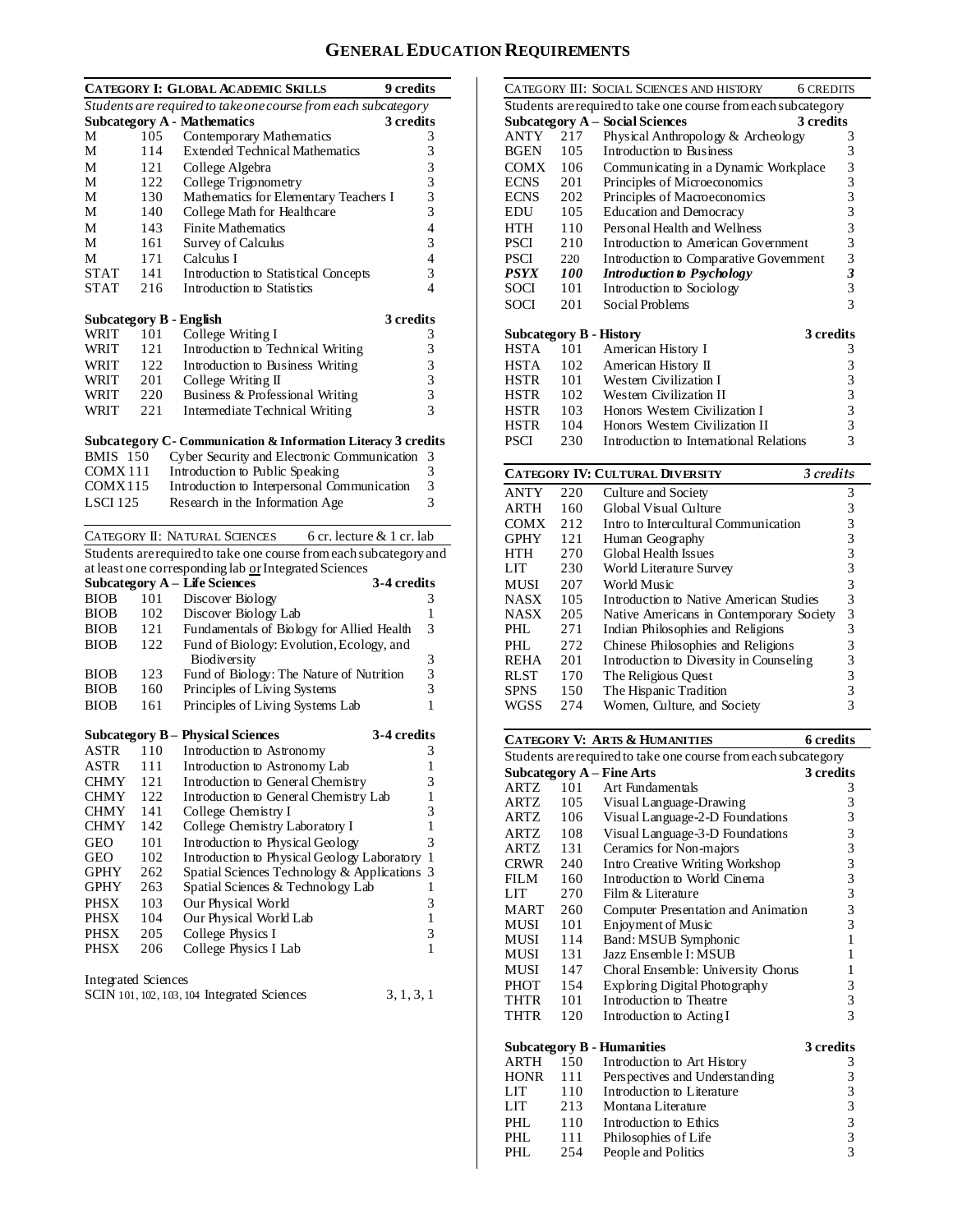|             |                                                                                                                   | Course                                         | <b>Credits</b> | Grade | <b>Semester</b> | Equivalent |  |  |
|-------------|-------------------------------------------------------------------------------------------------------------------|------------------------------------------------|----------------|-------|-----------------|------------|--|--|
|             | Required Courses - A grade of "C" or higher is mandatory in all psychology courses satisfying major requirements. |                                                |                |       |                 |            |  |  |
| *PSYX       | 100                                                                                                               | Introduction to Psychology                     | 3              |       |                 |            |  |  |
| <b>PSYX</b> | 222                                                                                                               | Psychological Statistics                       | 3              |       |                 |            |  |  |
| <b>PSYX</b> | 225                                                                                                               | Research Design and Analysis                   | 3              |       |                 |            |  |  |
| <b>PSYX</b> | 226                                                                                                               | Research Design and Analysis Lab               |                |       |                 |            |  |  |
| <b>PSYX</b> | 400                                                                                                               | History & Systems in Psychology                | 3              |       |                 |            |  |  |
| <b>PSYX</b> | 499                                                                                                               | Senior Thesis                                  | 3              |       |                 |            |  |  |
|             |                                                                                                                   | Three credits in one of the following courses: |                |       |                 |            |  |  |
| <b>PSYX</b> | 395                                                                                                               | Field Work                                     | 3              |       |                 |            |  |  |
| <b>PSYX</b> | 492                                                                                                               | Independent Study                              | $1 - 4$        |       |                 |            |  |  |
| <b>PSYX</b> | 495                                                                                                               | Practicum                                      | $1 - 3$        |       |                 |            |  |  |
| <b>PSYX</b> | 298/498                                                                                                           | Cooperative Education/Internship               | $1 - 8$        |       |                 |            |  |  |

# **Restricted Psychology Electives**

Select seven (7) courses from Group 1 and Group 2. At least two courses, including a lab, must be selected from Group 1.

| Group I:    |     |                                             |   |  |  |
|-------------|-----|---------------------------------------------|---|--|--|
| <b>PSYX</b> | 320 | Advanced Psychological Research Methods     | 3 |  |  |
| and         |     |                                             |   |  |  |
| <b>PSYX</b> | 321 | Advanced Psychological Research Methods Lab |   |  |  |
| <b>PSYX</b> | 350 | Physiological Psychology                    | 3 |  |  |
| and         |     |                                             |   |  |  |
| <b>PSYX</b> | 351 | Physiological Psychology Lab                |   |  |  |
| <b>PSYX</b> | 354 | Sensation & Perception                      | 3 |  |  |
| and         |     |                                             |   |  |  |
| <b>PSYX</b> | 355 | Sensation & Perception Lab                  |   |  |  |
| <b>PSYX</b> | 358 | Drugs and Behavior                          | 3 |  |  |
| and         |     |                                             |   |  |  |
| <b>PSYX</b> | 359 | Drugs and Behavior Lab                      | 1 |  |  |
| <b>PSYX</b> | 370 | Psychology of Learning                      | 3 |  |  |
| and         |     |                                             |   |  |  |
| <b>PSYX</b> | 371 | Psychology of Learning Lab                  |   |  |  |
| <b>PSYX</b> | 380 | Memory & Cognition                          | 3 |  |  |
| and         |     |                                             |   |  |  |
| <b>PSYX</b> | 381 | Memory & Cognition Lab                      |   |  |  |

## *Group 2:*

| . <u>.</u><br>*PSYX  | 230         | Developmental Psychology                        | 3 |  |
|----------------------|-------------|-------------------------------------------------|---|--|
| <b>PSYX</b>          | 330         | Child Development                               | 3 |  |
| <b>PSYX</b>          | 332         | Adult Psychology                                | 3 |  |
| <b>PSYX</b>          | 333         | The Psychology of Aging                         | 3 |  |
| <b>PSYX</b>          | 335         | Psychology of Gender                            | 3 |  |
| <b>PSYX</b>          | 340         | Abnormal Psychology                             | 3 |  |
| <b>PSYX</b>          | 345         | Child and Adolescent Psychological Disorders    |   |  |
| <b>PSYX</b>          | 360/        | Social Psychology                               | 3 |  |
| <b>PSYX</b>          | 378         | Introduction to Clinical Psychology             | 3 |  |
| <b>PSYX</b>          | 382         | Forensic Psychology                             | 3 |  |
| <b>PSYX</b>          | 385         | Psychology of Personality                       | 3 |  |
| PSYX/<br><b>LING</b> | 482/<br>318 | Psycholinguistics<br>Intro to Psycholinguistics | 3 |  |
| <b>PSYX</b>          | 410         | Cognitive Learning Theories                     |   |  |
| <b>PSYX</b>          | 461         | Industrial & Organizational Psychology          | 3 |  |
| <b>PSYX</b>          | 470         | Psychological Testing                           | 3 |  |

\*May satisfy General Education requirements.